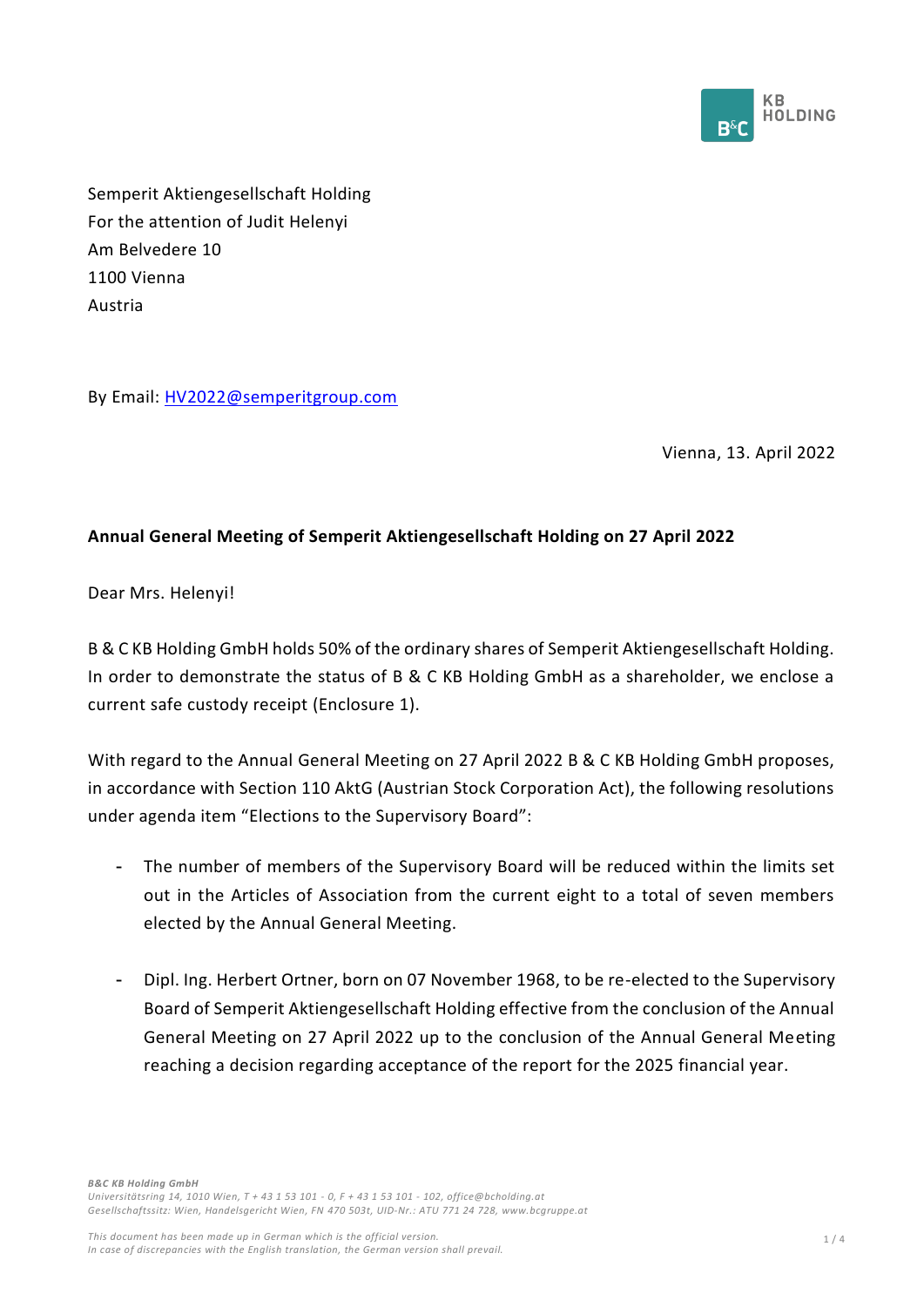

Mag. Stephan Büttner, born on 28 January 1973, to be elected to the Supervisory Board of Semperit Aktiengesellschaft Holding effective from the conclusion of the Annual General Meeting on 27 April 2022 up to the conclusion of the Annual General Meeting reaching a decision regarding acceptance of the report for the 2023 financial year.

#### Reasons

Pursuant to Art. 9 (2) of the Articles of Association of the Company at least two of the shareholders´ representatives from the Supervisory Board retire from office each year at the end of the Annual General Meeting, whereby Supervisory Board members who have resigned from the Supervisory Board since the last Annual General Meeting or who resign from office with effect from the end of the respective Annual General Meeting are to be counted towards this number. In the first instance, those members whose term of office expires shall retire. Those retiring are immediately eligible for re-election.

Mag. Petra Preining resigned from the Supervisory Board at her own request on 29 September 2021.

Dr. Walter Koppensteiner resigned from the Supervisory Board at his own request on 12 May 2021.

At the end of the Annual General Meeting on April 27 2022 Dipl. Ing. Herbert Ortner will resign from the Supervisory Board due to the expiry of his term of office.

Pursuant to Art. 9 (1) of the Articles of Association of the Company the Supervisory Board shall consist of a minimum of three and a maximum of ten members elected by the General Meeting and the members delegated pursuant to Section 110 (1) ArbVG (Austrian Labour Constitution Act).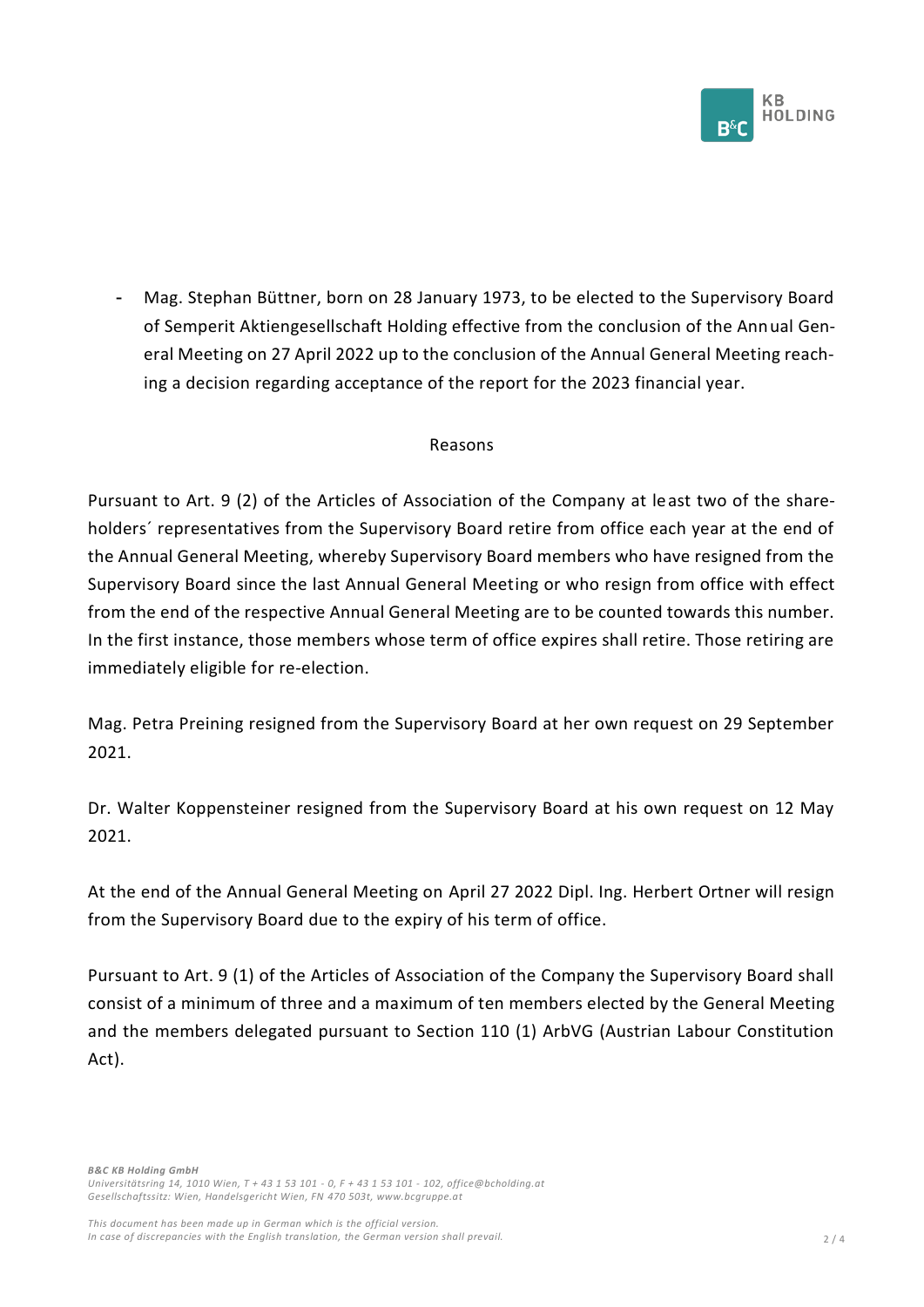

To date, i.e. after the last election by the Annual General Meeting, the Supervisory Board has consisted of eight members elected by the Annual General Meeting. The members delegated in accordance with the Labor Constitution Act have to be added.

The Supervisory Board is now to be reduced from eight to a total of seven members elected by the Annual General Meeting.

Accordingly, in order to maintain the number of seven elected members (shareholders´ representatives), two members must be elected to the Supervisory Board at the upcoming Annual General Meeting.

The Nomination and Compensation Committee of the Supervisory Board has already proposed,

Dipl. Ing. Herbert Ortner, born on 07 November 1968, to be re-elected to the Supervisory Board of Semperit Aktiengesellschaft Holding effective from the conclusion of the Annual General Meeting on 27 April 2022 up to the conclusion of the Annual General Meeting reaching a decision regarding acceptance of the report for the 2025 financial year.

This resolution proposal is supported by B & C KB Holding GmbH.

B & C KB Holding GmbH proposes in addition to the re-election of Dipl. Ing. Herbert Ortner to the Supervisory Board,

to elect Mag. Stephan Büttner, born on 28 January 1973, to the Supervisory Board. The election shall be effective from the conclusion of the Annual General Meeting on 27 April 2022 up to the conclusion of the Annual General Meeting reaching a decision regarding acceptance of the report for the 2023 financial year.

Both of the individuals proposed have issued a declaration in accordance with Section 87 (2) and (2a) AktG and submitted a curriculum vitae. We enclose these documents in accordance with Section 110 AktG (Enclosures 2 to 5).

*B&C KB Holding GmbH Universitätsring 14, 1010 Wien, T + 43 1 53 101 - 0, F + 43 1 53 101 - 102, office@bcholding.at Gesellschaftssitz: Wien, Handelsgericht Wien, FN 470 503t, www.bcgruppe.at*

*This document has been made up in German which is the official version. In case of discrepancies with the English translation, the German version shall prevail.* 3 / 4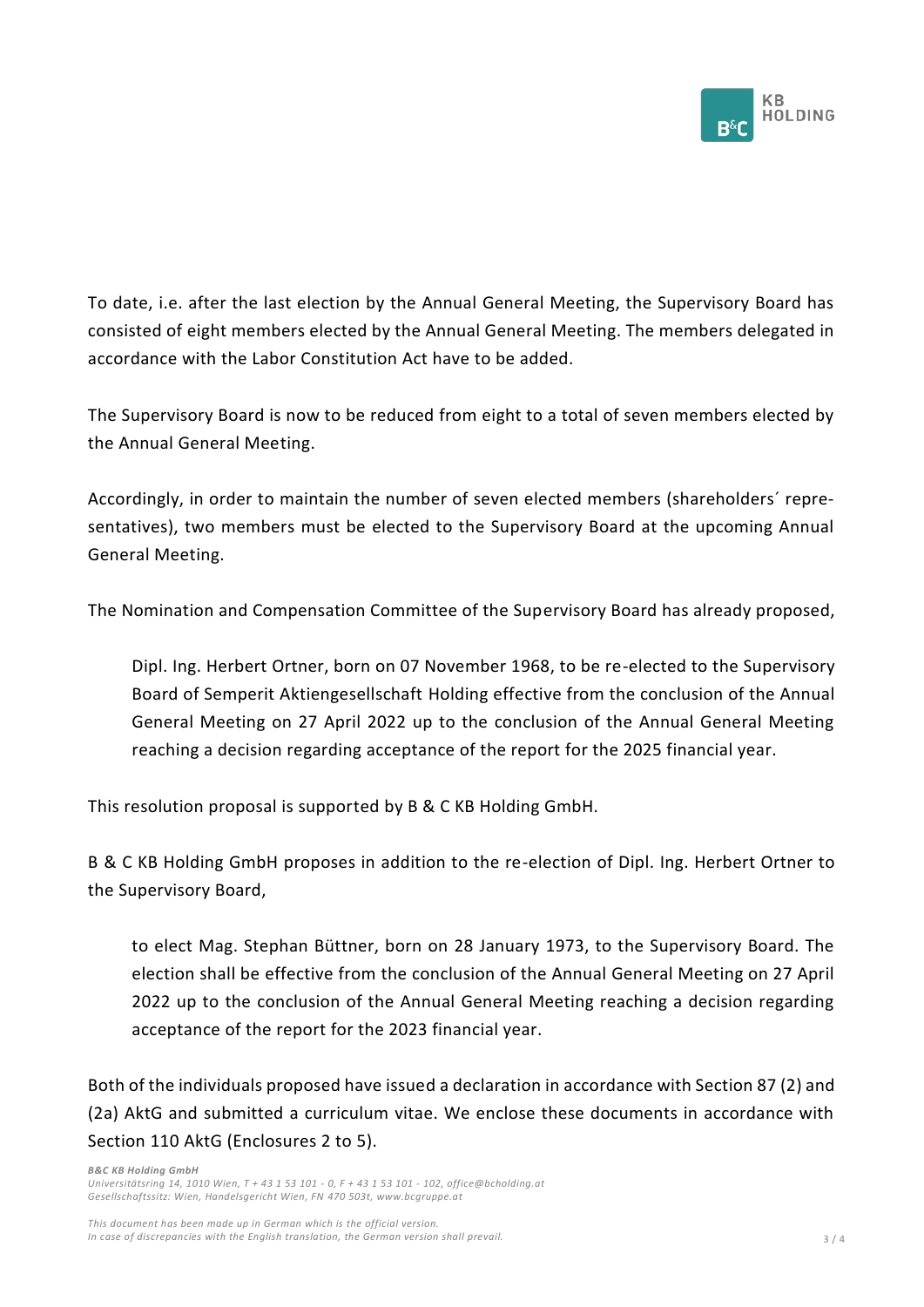

In accordance with Section 110 (1) AktG, we request that our proposed resolutions be made publicly accessible together with the enclosed declarations in accordance with Section 87 (2) and (2a) AktG and curriculum vitae on the website of Semperit Aktiengesellschaft Holding as registered in the commercial register.

Yours sincerely

Ma (looker Fel

B & C KB Holding GmbH

*B&C KB Holding GmbH Universitätsring 14, 1010 Wien, T + 43 1 53 101 - 0, F + 43 1 53 101 - 102, office@bcholding.at Gesellschaftssitz: Wien, Handelsgericht Wien, FN 470 503t, www.bcgruppe.at*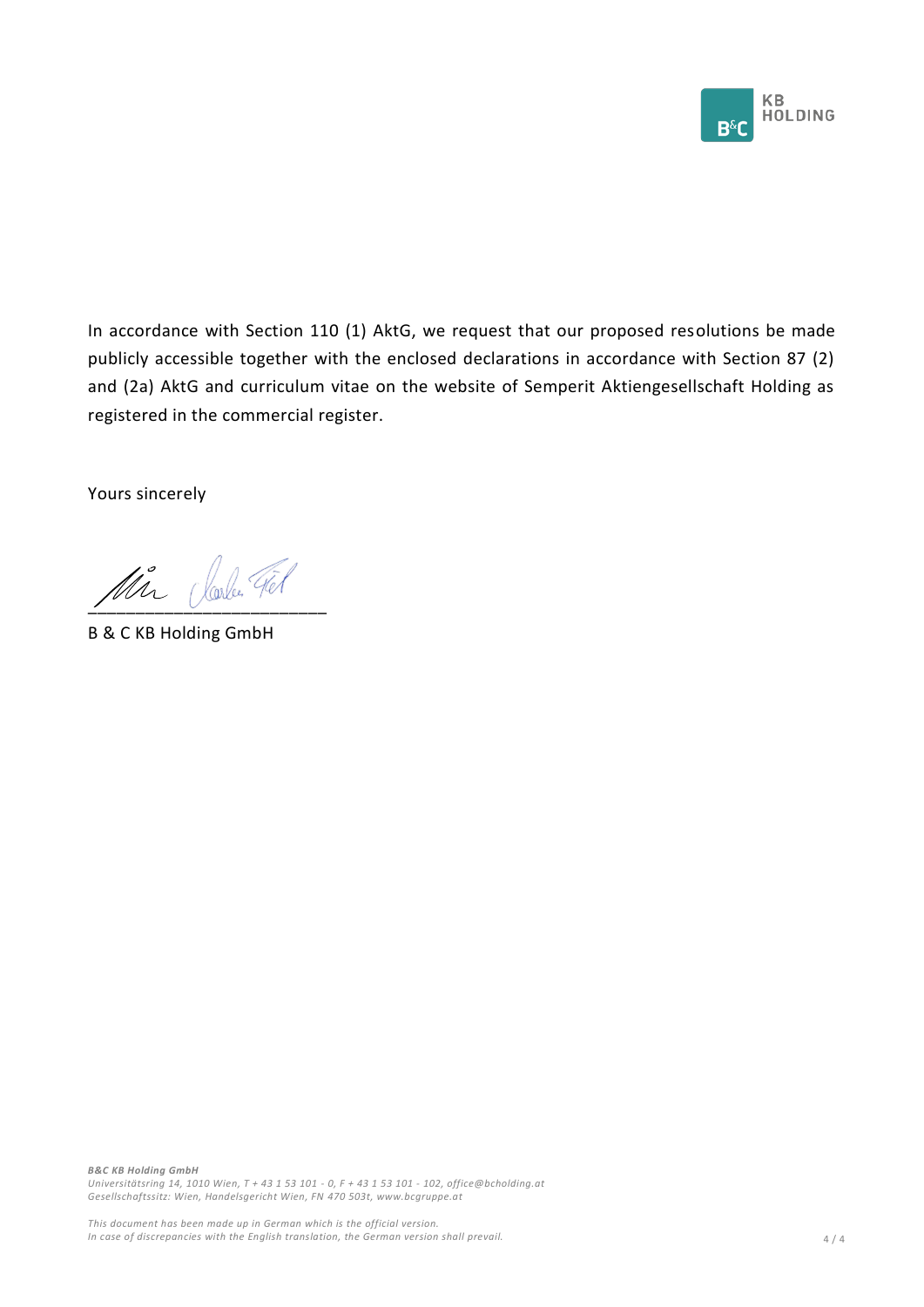#### Stephan Büttner, geb. 28.01.1973

c/o Semperit Aktiengesellschaft Holding Am Belvedere 10 1100 Vienna

To the attention of the General Meeting of Semperit Aktiengesellschaft Holding

Declaration pursuant to section 87 sub-section 2 and sub-section 2a Austrian Stock Corporations Act ("AktG")

On the occasion of my nomination for the election as member to the Supervisory Board of Semperit Aktiengesellschaft Holding by resolution of the General Meeting to be held on 27 April 2022, I declare pursuant to section 87 sub-section 2 and sub-section 2a Stock Corporations Act as follows:

I am not aware of any circumstances which might give rise to concerns that I may be biased. With regard to point 53 Austrian Code of Corporate Governance and the guidelines for independence adopted by the Supervisory Board of the Company (see Annex I.) I further declare that I do not have any business or personal relations to the Company or its Management Board which constitutes a material conflict of interests. I also declare that I am independent within the meaning of point 54 Austrian Code of Corporate Governance.

For the purpose of certification of my professional qualification I refer to my curriculum vitae, which also states my professional and relevant other functions at the time of election.

With regard to section 87 sub-section 2 and sub-section 2a Stock Corporations Act I confirm as follows:

- 1. I am not a member of the Supervisory Board or Administrative Board in ten other corporations (Kapitalgesellschaften) or eight corporations the shares of which are listed on a regulated market (whereby activities as Chairman count twice);<sup>1</sup>
- 2. I am not the legal representative (member of the Management Board, managing director, liquidator) of any subsidiary of Semperit Aktiengesellschaft Holding;
- 3. I am not the legal representative (member of the Management Board, managing director, liquidator) of any other corporation which has a member of the Management Board of Semperit Aktiengesellschaft Holding on its Supervisory or Administrative Board (except for group companies or affiliated companies);

<sup>&</sup>lt;sup>1</sup> Up to ten positions as a member of the supervisory board, in which the member was elected or sent to preserve the interests of the state, a federal state, a union of municipalities, a municipality or of a undertaking being affiliated with the Company or having a commercial participation in the Company (section 189a pt 2 Austrian Commercial Code, "UGB"), do not count towards the maximum number of ten corporations.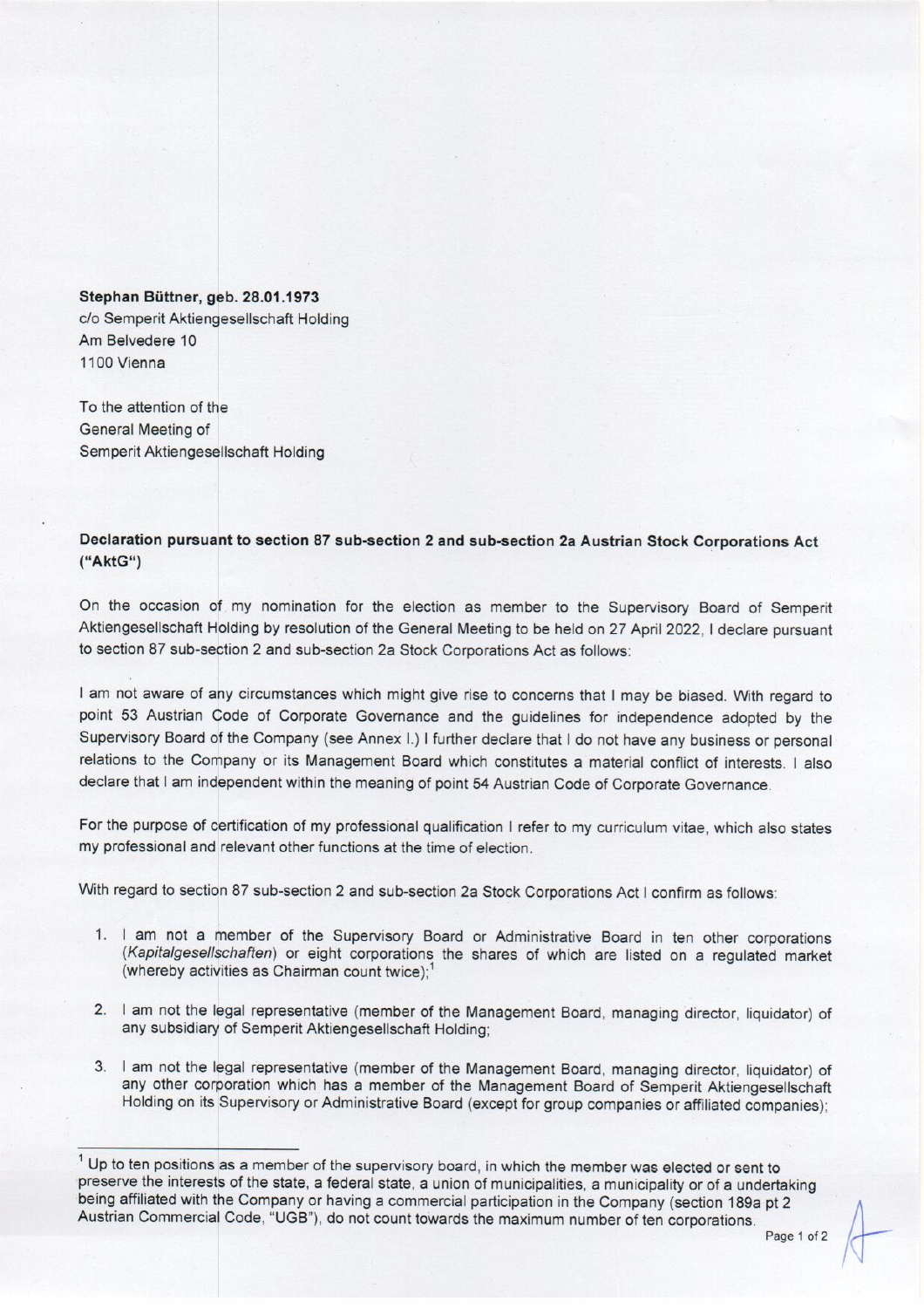- 4. I am not a member of the Supervisory Board or the Administrative Board in eight other listed companies (whereby activities as Chairman count twice);
- 5. During the last two years, I have not been a member of the Management Board of Semperit Aktiengesellschaft Holding; and
- 6. I have not been finally convicted by a court of law of a criminal act which would question my professional reliability.

In case I am elected I will gladly accept such election.

Vienna, 13/09/22

Place, Date

Name/Signature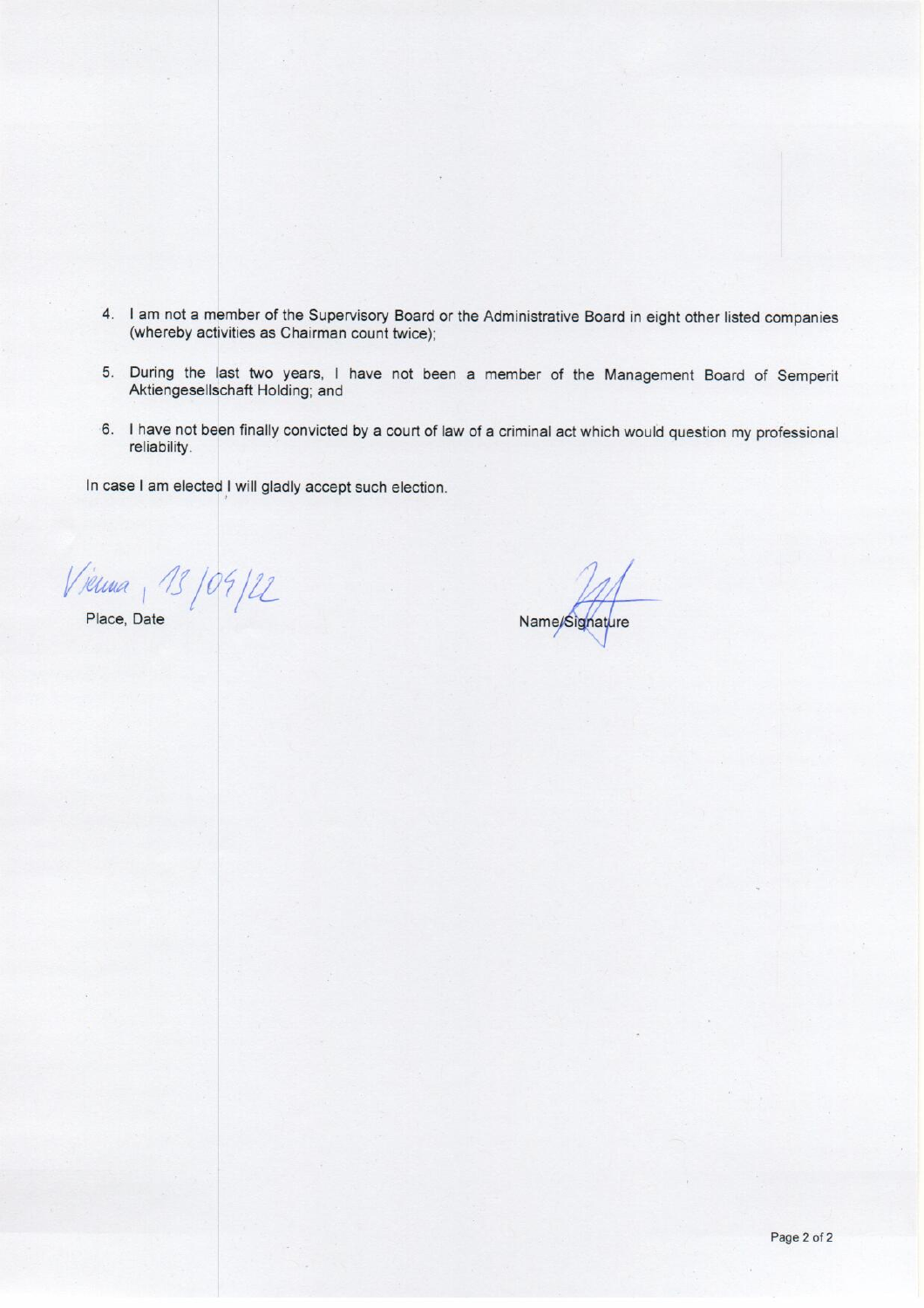## BÜTTNER, Stephan

**NATIONALITY:** AUSTRIAN<br>**DATE OF BIRTH:** 28<sup>th</sup> January 1973 **DATE OF BIRTH:**<br>ADRESS: **TELEPHON:**  $+43-664-8119394$ <br>**E-MAIL:** stephan.buettner@

**ADRESS:** A-1190 Vienna, Unterer Schreiberweg 63/5<br>TELEPHON: +43-664-8119394 stephan.buettner@a1.net

## **PROFESSIONAL EXPERIENCE**

| $05/21 -$       | <b>AGRANA Fruit</b><br>Chairman of the board and CEO                                   | Vienna, Austria          |
|-----------------|----------------------------------------------------------------------------------------|--------------------------|
| $11/14-$        | AGRANA BETEILIGUNGS-AG<br>Member of the Executive Board, CFO                           | Vienna, Austria          |
| $06/12 - 10/14$ | <b>AUSTRIA JUICE GROUP</b><br>CEO                                                      | Allhartsberg, Austria    |
| 06/04-05/12     | YBBSTALER FRUIT AUSTRIA GMBH<br><b>Managing Director</b>                               | Allhartsberg, Austria    |
| $01/02 - 11/03$ | MAGYAR AGRAR-HAZ KFT.<br><b>CFO/Commercial Director</b>                                | <b>Budapest, Hungary</b> |
| 10/01-12/04     | RAIFFEISEN WARE AUSTRIA AG<br><b>Investment and Project Management and Controlling</b> | Vienna, Austria          |
| $03/01 - 09/01$ | <b>EULOX LOGISTICS GMBH</b><br>Director Finance                                        | Vienna, Austria          |
| 08/99-03/01     | <b>KPMG AUSTRIA GMBH</b><br>Auditing assistant, banking and industrial sector          | Vienna, Austria          |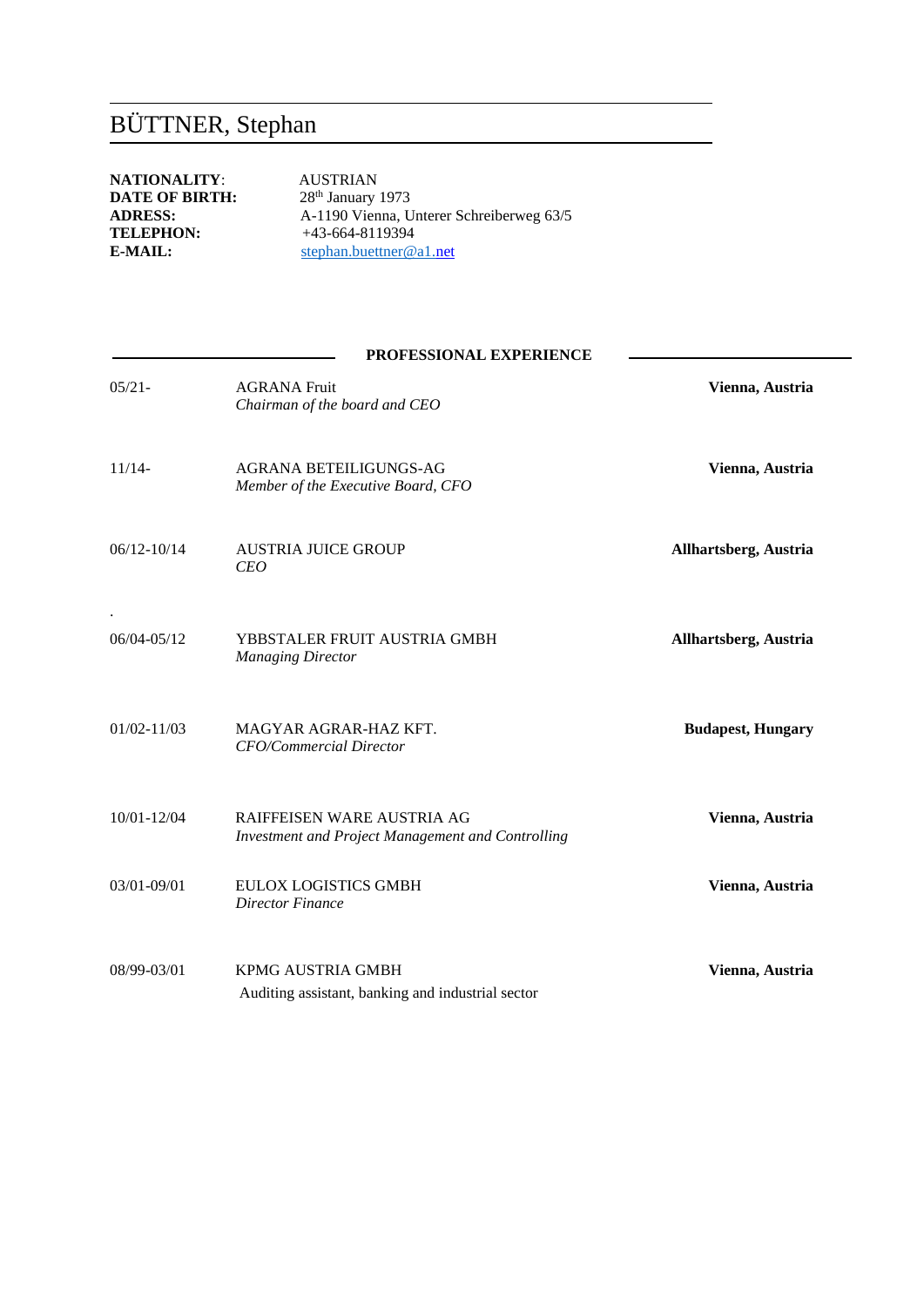$\overline{\phantom{a}}$ 

| $09/16/-10/16$ | <b>HARVARD BUSINESS SCHOOL</b><br>Advanced Management Program (AMP)                            | <b>Boston, USA</b>    |
|----------------|------------------------------------------------------------------------------------------------|-----------------------|
| 07/94-08/94    | YALE UNIVERSITY<br>Special Seminar in American English for Professionals - Business            | <b>New Haven, USA</b> |
| 10/92-10/99    | WU – VIENNA UNIVERSITY OF ECONOMICS AND BUSINESS<br>Master's degree in business administration | Vienna, Austria       |
| 10/91-05/92    | LANDESVERTEIDIGUNGSAKADEMIE, STIFTSKASERNE<br><b>Military Service</b>                          | Vienna, Austria       |
| 10/83-06/91    | GYMNASIUM DER STIFTUNG "THERESIANISCHE AKADEMIE"<br>Higher School Certificate                  | Vienna, Austria       |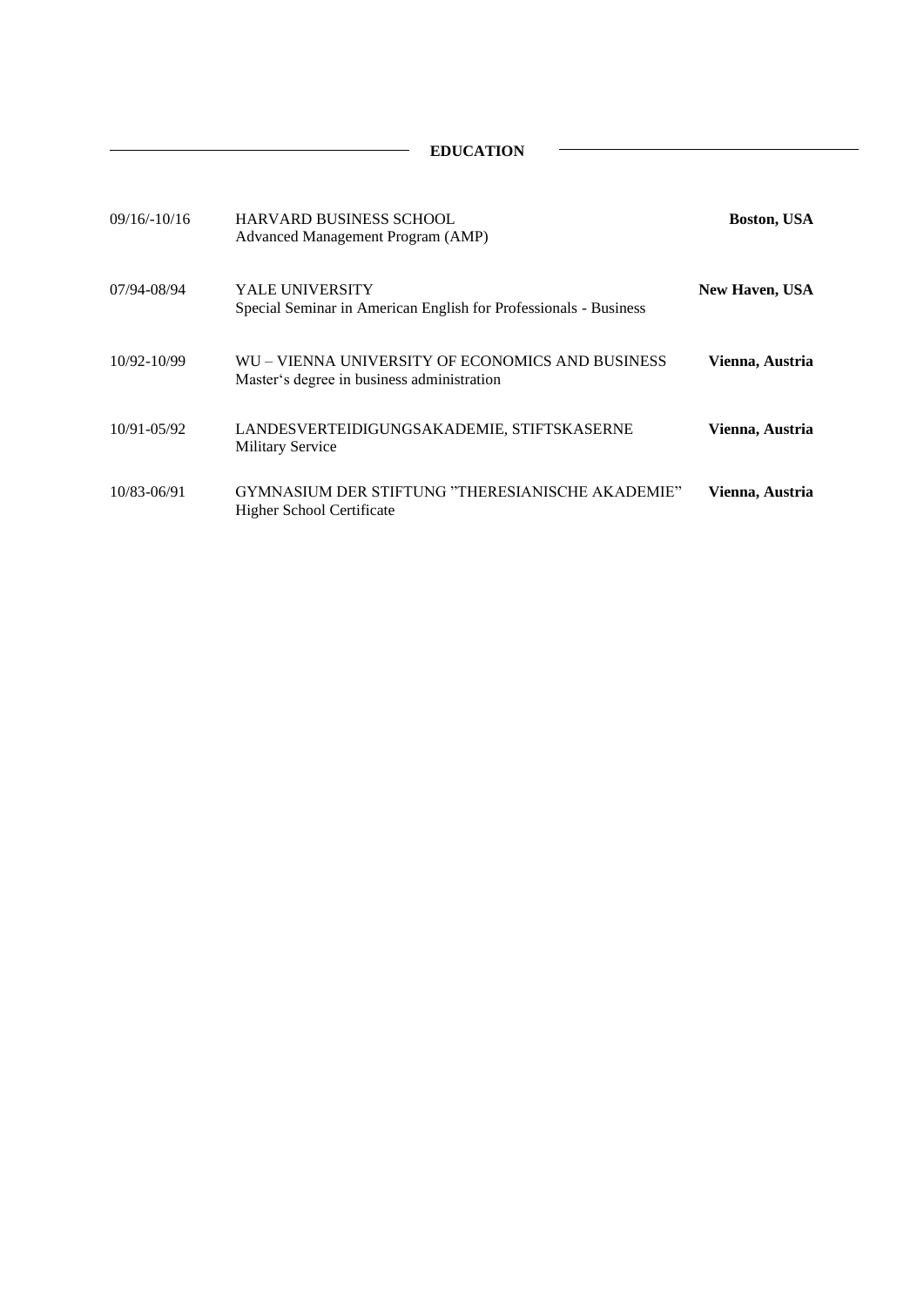#### Herbert Ortner, born November 07, 1968

c/o Semperit Aktiengesellschaft Holding Am Belvedere 10 1100 Vienna

To the attention of the Shareholders' Meeting of Semperit Aktiengesellschaft Holding

#### Declaration pursuant to section 87 sub-section 2 and sub-section 2a Austrian Stock **Corporations Act ("AktG")**

On the occasion of my nomination for the election as member to the Supervisory Board of Semperit Aktiengesellschaft Holding by resolution of the General Meeting to be held an 27 April 2022, I declare pursuant to section 87 sub-section 2 and sub-section 2a Stock Corporations Act as follows:

I am not aware of any circumstances which might give rise to concerns that I may be biased. With regard to point 53 Austrian Code of Corporate Governance and the guidelines for independence adopted by the Supervisory Board of the Company (see Annex 1.) 1 further declare that I do not have any business or personal relations to the Company or its Management Board which constitutes a material conflict of interests.

For the purpose of certification of my professional qualification I refer to my curriculum vitae, which also states my professional and relevant other functions at the time of election.

With regard to section 87 sub-section 2 and sub-section 2a Stock Corporations Act I confirm as follows:

- 1. I am not a member of the Supervisory Board or Administrative Board in ten other corporations (Kapitalgesellschaften) or eight corporations the shares of which are listed on a regulated market (whereby activities as Chairman count twice);<sup>1</sup>
- 2. I am not the legal representative (member of the Management Board, managing director, liquidator) of any subsidiary of Semperit Aktiengesellschaft Holding;
- 3. I am not the legal representative (member of the Management Board, managing director, liquidator) of any other corporation which has a member of the Management Board of Semperit Aktiengesellschaft Holding an its Supervisory or Administrative Board (except for group companies or affiliated companies);
- 4. I am not a member of the Supervisory Board or the Administrative Board in eight other listed companies (whereby activities as Chairman count twice);
- 5. During the last two years, I have not been a member of the Management Board of Semperit Aktiengesellschaft Holding; and
- 6. I have not been finally convicted by a court of law of a criminal act which would which would question my professional reliability.

I will be glad to answer any questions before and/or at the General Annual Meeting an 27 April 2022. In case I am elected I will gladly accept such election.

Vienna, 21<sup>gt</sup> March, 2022

Place, Date

Signature

<sup>1</sup> Up to ten positions as a member of the supervisory board, in which the member was elected or sent to preserve the interests of the state, a federal state, a union of municipalities, a municipality or of a undertaking being affiliated with the Company or having a commercial participation in the Company (section 189a pt 2 Austrian Commercial Code, "UGB"), do not count towards the maximum number of ten corporations.

This document has been made up in German which is the official version.

In case of discrepancies with the English translation, the German version shall prevail.